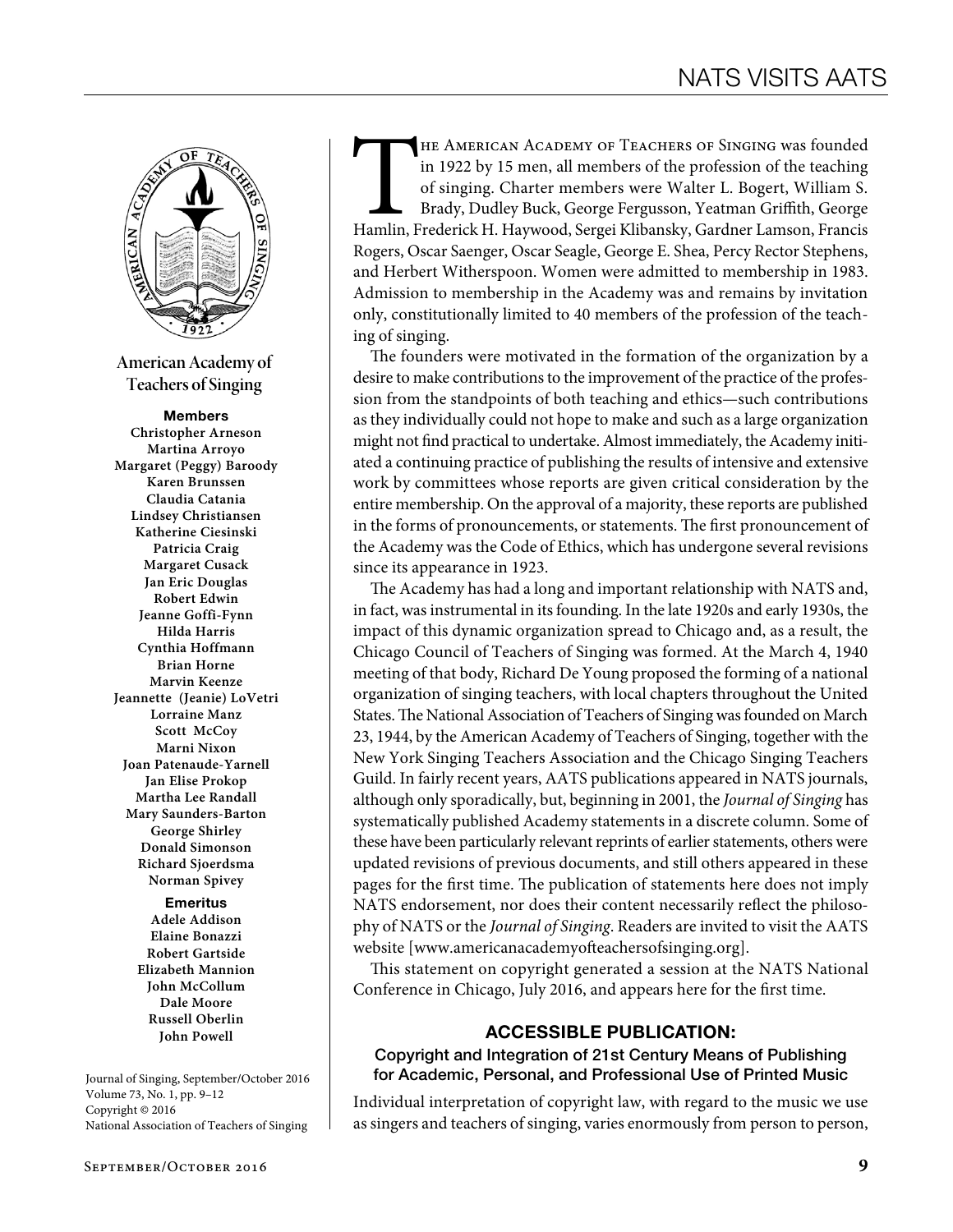# *NATS Visits AATS*

from genre to genre, and from entity to entity. Evidence of these variables can be seen on websites for music stores, major professional organizations that sponsor auditions for singers, performance organizations that hold vocal auditions, including state solo and ensemble competitions, national professional organizations, opera companies, colleges and universities, amateur and professional ensembles. A few hold to the very highest standard by allowing no copied music. Others use disclaimers, some ignore, and some are not familiar with copyright law. Therefore "allowable" use of copied music has many inconsistent applications across the spectrum of professional, educational, audition, rehearsal, and performance experiences. This paper of the American Academy of Teachers of Singing will consider the legal variables for publishers and those who use published music, the needs of singers, teachers, and collaborative artists, and hope for developments by publishers that will result in a future of legal, accessible publication across genres of classical, jazz, pop, and music theater, and other music for singers.

### Part I—Copyright Law

The United States Constitution, Article 1, Section 8, states that Congress shall have the power ". . . To promote the Progress of Science and useful Arts, by securing for limited Times to Authors and Inventors the exclusive Right to their respective Writings and discoveries . . ." According to [uscode.house.gov](http://uscode.house.gov/) "The United States Code is a consolidation and codification by subject matter of the general and permanent laws of the United States." The subject matter of "Copyright" is found under Title 17 in the United States Code.

The Music Library Association (MLA) Legislative Committee "maintains a resource for anyone interested in issues of copyright as they apply to the fields of music and music librarianship." They state that, "Copyright law is defined in the U.S. Code, but is shaped and interpreted in the courts. Many of the law's most important doctrines, notably those of first sale and fair use, trace their origins to judicial opinion" ([http://copyright.](http://copyright.musiclibraryassoc.org/Resources/Decisions) [musiclibraryassoc.org/Resources/Decisions](http://copyright.musiclibraryassoc.org/Resources/Decisions)).

Detailed reports about ongoing formal discussions held by the United States Copyright Office, and the United States Patent and Trademark Office, are proof that the concerns and confusion we see about the issue we are discussing in this paper are part of large and current national conversations. For instance, in June, 2015 there was a Report of the Register of the Copyrights about "Orphan Works and Mass Digitization." This document is 140 pages plus 6 appendixes for a total of 234 pages. One of the appendixes is a list of many commenting parties and roundtable participants, which includes a combination of individuals, foundations, associations, unions, libraries, and federations. April 1, 2015 there was an online meeting about "Facilitating the Development of the Online Licensing Environment for Copyrighted Works" through the United States Patent and Trademark Office.

The American Society of Composers, Authors, and Publishers (ASCAP) and other performing rights organizations are lobbying in support of the *Songwriter Equity Act* (H.R. 1283 and S. 662), which addresses two archaic portions of the U.S. Copyright Act. To quote ASCAP President and Chairman Paul Williams: "The *Songwriter Equity Act* represents an important first step toward updating an outdated music licensing system that treats songwriters differently than other copyright owners, and prevents us from earning a fair market royalty rate when our music is streamed or downloaded online." Sponsorship of the bill crosses party lines. It is clear from reading these reports that the wheels of change are necessarily slow. Many experts are working together at a national level to consider and fashion an outcome that supports the purpose of copyright laws and accommodates new technologies.

## Part II—Singers, Voice Teachers, Collaborative Pianists

Singers, voice teachers, collaborative pianists, and others who work with singers are each responsible for adhering to copyright law with regard to using legally acquired music at all times. This encompasses one-on-one lessons, rehearsal, study, classroom, auditions, competition, and performance, be it professional or nonprofessional. Musicians spend significant effort and money to accumulate printed and, more recently, dowloadable music for personal and student use. The clarity of what are legal means of sharing music can conflict with quick and easy 21st century electronic means of attaining and using music. Although university and college libraries, the U.S. Government, trade and industry organizations, and other organizations have information on their web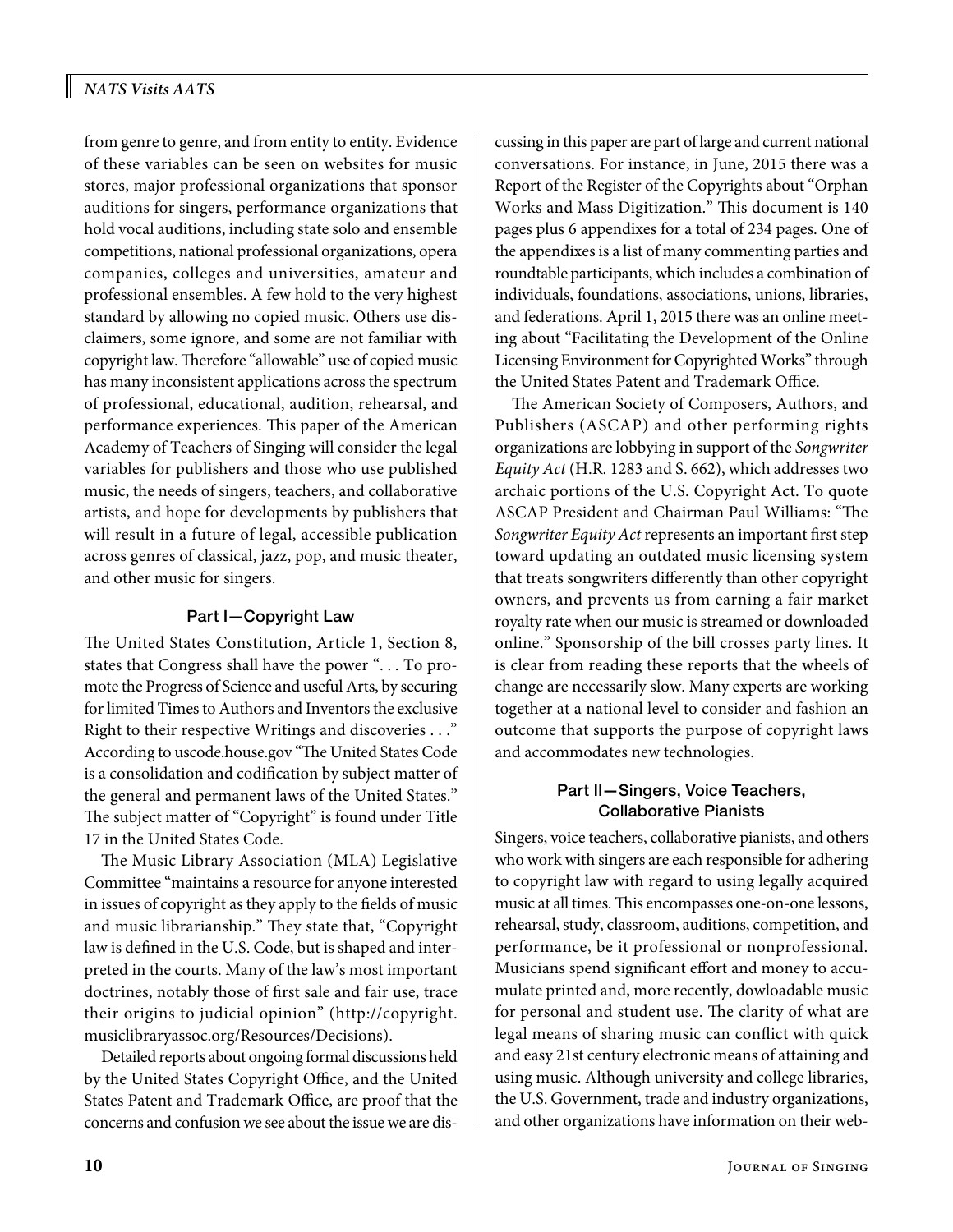sites about copyright law, "Classroom Use Exemption," "teacher use," "fair use," "first use," Creative Common Licensing, etc., most consumers have a limited understanding of legal usage of published music.

- 1. Copyright law is complex.
- 2. Some copyright laws are antiquated and unclear about immediacy of modern technologies.
- 3. Assumptions and guestimates regarding "fair usage" are made based on longstanding oral traditions, which seem reasonable, but are not necessarily legal.
- 4. The need for quick, easily accessible music sharing is simple via copy machines and electronic downloads, but these means are not necessarily guaranteed to be legal.
- 5. Websites, available globally, that provide downloadable free music require users to click a disclaimer before they are taken to the music they are looking for. Since copyright laws vary from country to country, the music may or may not be deemed legal, depending on where it is acquired.
- 6. People are not familiar with copyright law, and choose to ignore it.
- 7. Policies vary greatly with regard to the use of copied music among constituents who hold competitions and auditions. One website for an organization says that the use of copies is permissible for their auditions. Another organization's website displaces full responsibility to the individual to be responsible, or not, for legal usage. Moreover, when organizations truly align their policies to work within the letter of the law for competitions and auditions, they are criticized for adhering to those policies.
- 8. Rarely are people held accountable for not using legally purchased music.
- 9. Common, intuitive practices such as PDFs of repertoire on iPads, and the practice of creating multiple binders comprised of copied sheet music for singers and pianists, have emerged to facilitate easier performance and address musical and collaborative needs. These practices may not fall within the "letter of the law."
- 10. Performance usage of copied music is highly variable by occasion and musical genre, and assumed acceptable by performers, even at the very highest levels of public professional use. This inadvertently signals others to assume that it is okay to use copied music.

## Part III—Publishers

The American Academy of Teachers of Singing recognizes, appreciates, and supports the ongoing work that continues to make music, new and old, available to everyone who uses music. By purchasing music we support composers of the past, present, and future, as well as those who put that music into print for the general public. In the past we built our personal and professional music libraries with hard copies of scores as the basis for all the music in our lives. We value the vast resources of those music editions and collections that lead us to learn still more music. We appreciate those who have made legal copies of music available on-line for free or for a fee. The implementation of licensing for digitized music makes it possible for more and more music to be available for public use legally and immediately.

We hope that publishers will continue with advancing technology to make further strides toward accessibility that accommodates typical hard copy and developing electronic usage for musicians. This will ultimately be profitable for publishers and a welcome accommodation legally and logistically for their customers. The publishing industry is at a technological and legal crossroads. Indeed, they could make the shift today to publishing exclusively in a Finale format that permits user defined transposition at will. In many ways current business models are becoming antiquated quickly due to the electronic capability we use daily with computers, phones, and pads. Like lamp makers at the dawn of the age of electric lighting, the labor-intensive work, financial investment of digitizing vocal repertoire, and work toward licensing agreements with churches, schools, other entities, and individuals, is a large undertaking for any publisher.

Over the last decades, with the advent of the copy machine, there were reports about universities and even an archdiocese that were cited for indiscretions in the use of copied music. In some cases it was the government who exposed copyright law abuse; in another it was a music publisher who exposed illegal use of copied music. Now, in the digital age, it is easy for the general public to download, sync, and share books, movies, and audio recordings across electronic devices. With it comes new complexities, needs, and application of copyright laws.

Many in the music publishing business are looking at the logistics of such quick, legal, and flexible, means